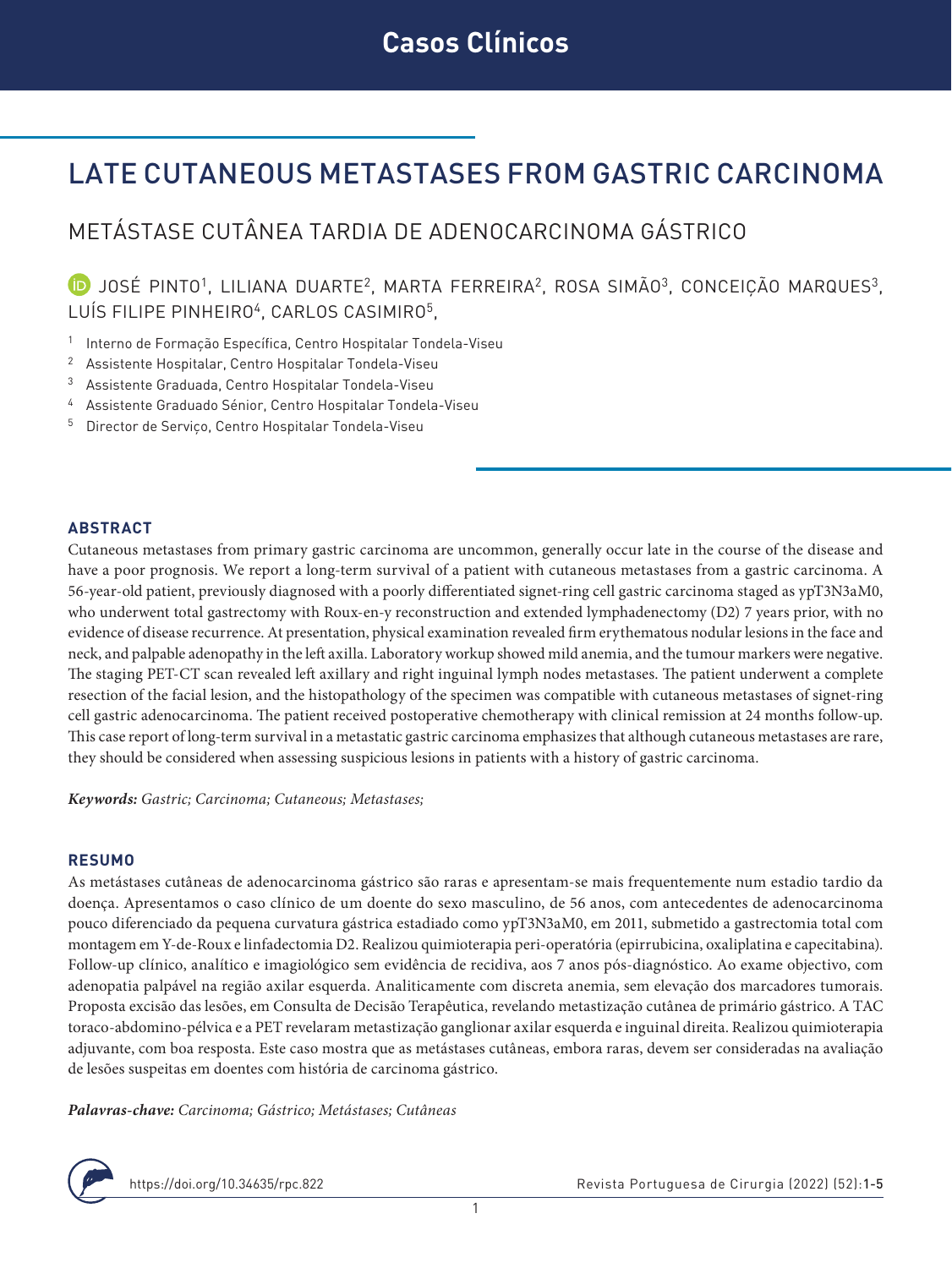### INTRODUCTION

According to 2018 data from World Health Organization, gastric cancer is the sixth most frequently diagnosed cancer worldwide and the third cause of death from all malignancies. Advanced gastric cancer frequently metastasizes to the regional lymphatic nodes, the liver, the peritoneal cavity and the lungs<sup>1</sup>, with cutaneous metastases being rare, with a reported incidence of 0.8-1% <sup>2,3</sup>.

We report a case of late cutaneous metastases presenting 7 years after the diagnosis of a primary gastric cancer, in a patient who underwent surgical resection and perioperative chemotherapy, with clinical remission at 24 months follow-up after systemic therapy.

### CASE REPORT

A 56-year-old male patient, without any family history of gastric cancer, was diagnosed with poorly differentiated signet-ring cell gastric carcinoma of the cardia with locoregional metastatic lymph nodes staged as ypT3N3aM0. The patient underwent total gastrectomy with Roux-en-y oesophagojejunostomy reconstruction and extended lymphadenectomy (D2). The patient received 3 cycles of chemotherapy with epirubicin, cisplatin, and oxaliplatin before and after the surgery. The annual follow-up with computed tomography (CT) and laboratory tests showed no sign of recurrence or metastases.

Seven years after the initial diagnosis, the patient presents with 2 firm nodular lesions in the face and neck, of 2 months duration. The lesions were nonpruritic and painless. The physical examination revealed 2 erythematous nodular lesions, measuring 2x2cm, in the face and the lateral cervical region (Figure 1 and 2). There was also a palpable left axillary lymph node, with no evidence of other pathological findings. Laboratory tests showed mild anemia and negative tumour markers. A staging PET-CT



Figure 1 – **Cutaneous metastatic lesion in the forehead presenting as a reddish-colored elevated nodule**



Figure 2 – **Cutaneous metastatic lesion in the neck with 2cmx2cm dimension**

revealed left axillary and right inguinal lymph nodes metastases, and no sign of local recurrence.

Based on these findings, the case was presented in the Cancer Multidisciplinary Team Meeting and surgical resection of the facial lesion, with diagnostic intent, was proposed to the patient. Surgical resection of the lesion and a flap repair was performed without complications and the patient was discharged 2 days after the surgery (Figure 3). The histopathologic and immunohistochemistry analysis of the specimen confirmed the diagnosis of cutaneous metastases from a signet-cell ring gastric adenocarcinoma. The HER2 status was negative.

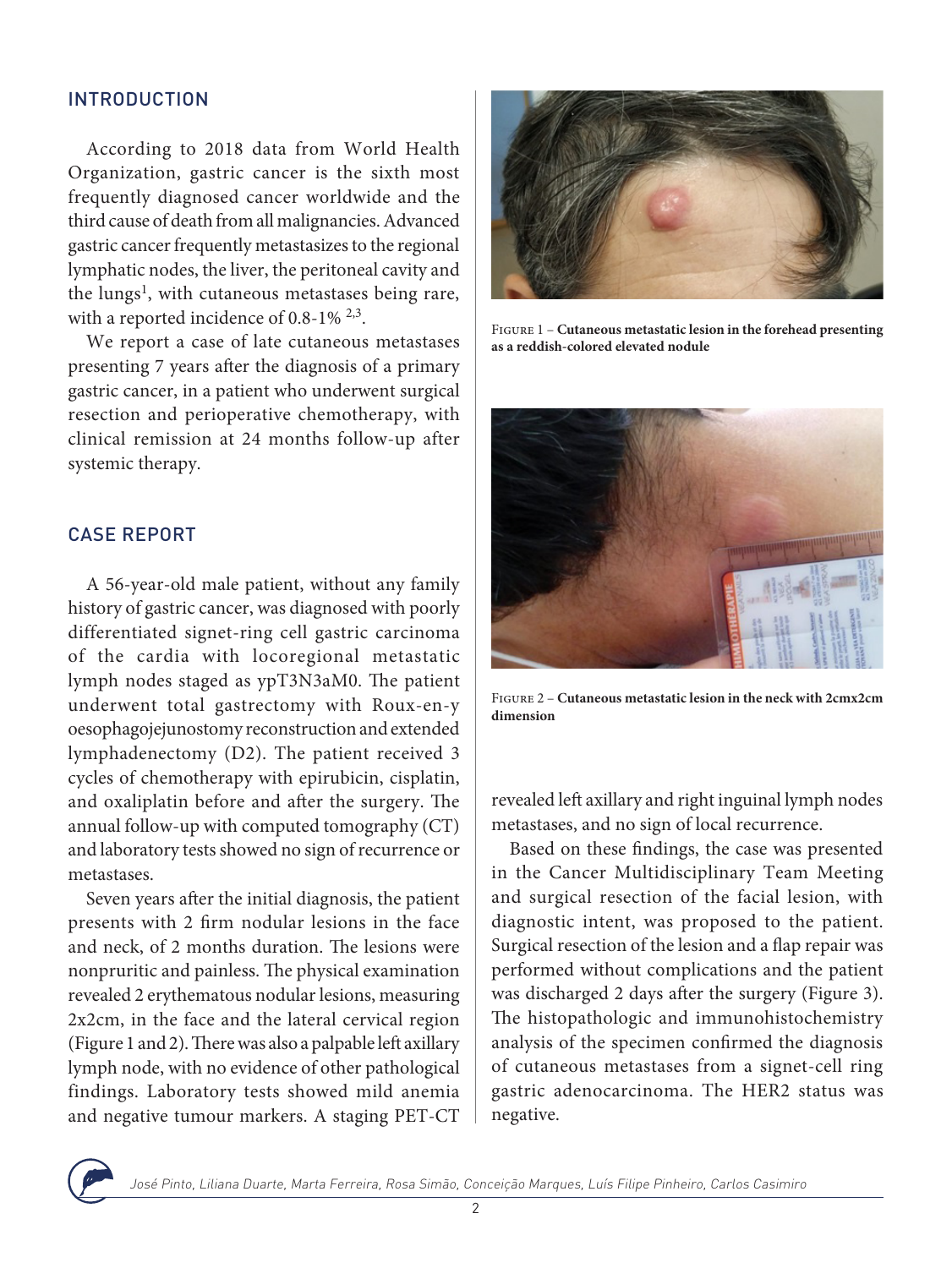

Figure 3 – **Surgical resection of the frontal lesion and flap reconstruction**



Figure 4 – **Complete regression of cutaneous cervical lesion after adjuvant chemotherapy**

Considering the presence of lymph nodes metastases and a remaining cervical cutaneous lesion the patient received 12 cycles of postoperative chemotherapy with cisplatin and a De Gramont combination of fluorouracil and leucovorin. At more than 24 months of clinical, analytical, and radiological follow-up the patient remains free of disease (Figure 4).

# **DISCUSSION**

Despite the improvement in its diagnosis and treatment, gastric cancer remains a serious condition associated with high mortality. Metastases from primary gastric cancer are associated with advanced disease with a median-survival without treatment of 3 – 5 months, an average of 11.4 weeks in the case of cutaneous metastases<sup>4</sup>, depending on the primary cancer, the presence of other regional or distant metastases, the number and dimensions of the lesions, and the performance status of the patient<sup>5</sup> as well.

We report a rare case of 7 years disease-free survival of a stage IIIb undifferentiated-type gastric carcinoma presenting with late cutaneous metastases, with a remarkable response to systemic therapy.

As previously discussed, cutaneous metastases from gastric cancer are quite uncommon, with the most frequent metastatic sites being the liver, peritoneal cavity, lymph nodes, and lungs. They usually manifest as non-specific erythematous nodular lesions in the head, neck, chest, abdominal wall and rarely in the extremities and inguinal groove4–8. They are also described as erysipelas-like and cellulitis-like lesions<sup>9</sup>, zosteriform lesions<sup>7</sup> and as lesions resembling a contact dermatitis pattern<sup>10</sup>.

Several mechanisms can explain the occurrence of cutaneous metastases from internal organs carcinomas: hematogenous or lymphatic spreading, direct tissue invasion of primary cancer and intraoperative iatrogenic implantation<sup>1,5</sup>.

In this case, the dermatotropism of the metastatic cells can be explained by the interaction of the chemokines and their receptors between the tumour cells and the skin cells in a process not fully understood but certainly with a crucial role in the development of "selective" metastases<sup>11-13</sup>.

Given the plurality of lesions associated with cutaneous metastases from gastric carcinoma, the diagnosis is based on clinical suspicion confirmed by histopathological and immunohistochemical

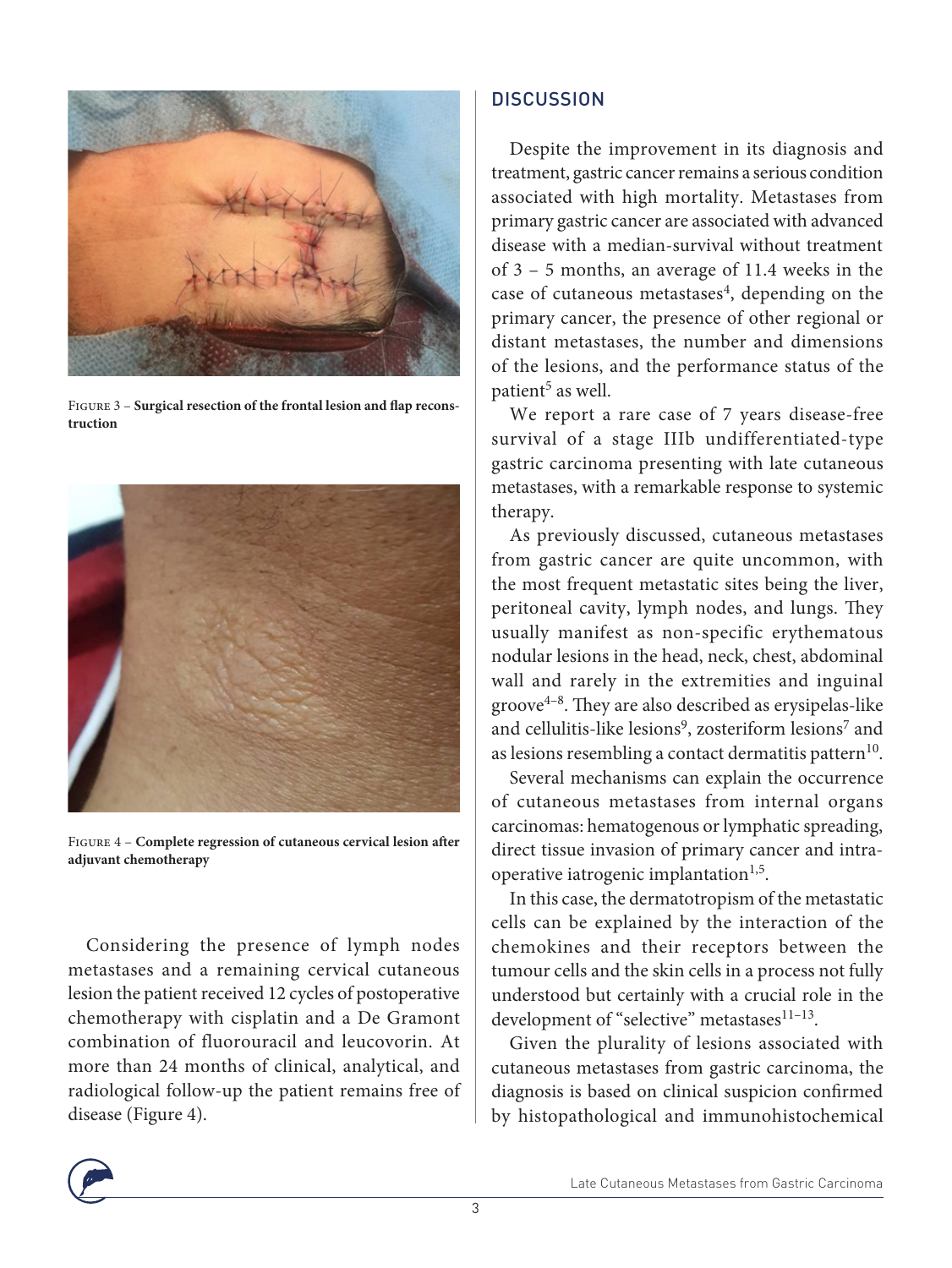analysis. Gastric cancers express some adenoepithelial and/or gastrointestinal markers including EMA, AE1/AE3 and CK78, which were all positive in our case.

After the diagnosis is established it is important to rule out other metastases and exclude local recurrence. A staging PET-CT scan is the most accurate staging modality for detection of solid organ and lymph node metastases<sup>5</sup>. A full laboratory workup including tumour markers is also important for staging.

There are several treatment options for metastases from primary gastric carcinoma depending on the number and dimensions of the lesions, the presence of other regional or distant metastases and the performance status of the patient.

For isolated lesions, resection followed by a careful follow-up can be performed with a curative intent<sup>1</sup>. For painful or haemorrhagic lesions, surgical resection can also be performed as a palliative treatment. For multiple, extensive or recurrent lesions, or if associated with another solid organ or lymph node metastases, systemic chemotherapy is the most commonly used treatment.<sup>5,6,14</sup>

Depending on the immunohistochemistry and molecular profile of the lesions, immunotherapy and molecular-targeted therapies can be attempt, usually not as first-line therapy.15,16

In our case, we decided to perform surgical resection of one of the lesions with diagnostic intent. The patient also underwent postoperative chemotherapy due to the presence of other cutaneous lesions and metastatic lymph node involvement, with clinical remission at 24 months follow-up.

The evidence about what chemotherapy regimens should be used in this particular case is sparse, but combination therapy (eg, oxaliplatin plus leucovorin and short-term fluorouracil [FOLFOX regimen], fluorouracil plus cisplatin or S-1 plus cisplatin) has shown better results than monotherapy. The role of radiotherapy as an adjuvant in the treatment of cutaneous metastases from gastric cancer is not yet understood. Although the prognosis after occurrence of cutaneous metastases is poor, we report a long-term survival after systemic therapy.

# **CONCLUSION**

Cutaneous metastases should be considered when assessing suspicious lesions in patients with a history of gastric carcinoma. Once the histopathological diagnosis is confirmed, PET-CT scan is mandatory to exclude the presence of other metastases or local recurrence. Therapeutic options include local resection, chemotherapy, radiotherapy and/or immunotherapy/molecular targeted therapy depending on the number and dimension of the lesions, the presence of other regional or distant metastases and the patient's performance status.

#### **REFERENCES**

- 1. Koyama R, Maeda Y. Late Cutaneous Metastases Originating from Gastric Cancer with Synchronous Metastases. 2019;0804:95-101. doi:10.1159/000497099.
- 2. Mbbs SCH, Chen G, Wu C, Chai C, Ms WC, Lan CE. Rates of cutaneous metastases from different internal malignancies: Experience from a Taiwanese medical center. *J. Am. Dermatology* 2009;60(3):379-387. doi:10.1016/j.jaad.2008.10.007.
- 3. Murugasu R. Skin metastases in carcinoma of the stomach. 1972;(1968).
- 4. Früh M. Resection of Skin Metastases from Gastric Carcinoma with Long-Term Follow-Up : An Unusual Clinical Presentation. 2005:2004-2006. doi:10.1159/000082266.
- 5. Cesaretti M, Malerba M, Basso V, Boccardo C. Cutaneous Metastases From Primary Gastric Cancer: A Case Report and Review of the Literature. *Cutis* 2014;93(APRIL):9-13.
- 6. Abbasi F, Abbasi A, Mahmodlou R, Mehdipour E. Cutaneous Metastases of Gastric Carcinoma : A Rare Case with Unusual Presentation Site. 2018:2018-2020. doi:10.4103/ijdpdd.ijdpdd.
- 7. Schwartz RA. Cutaneous metastatic disease. 1995;33:161-185.